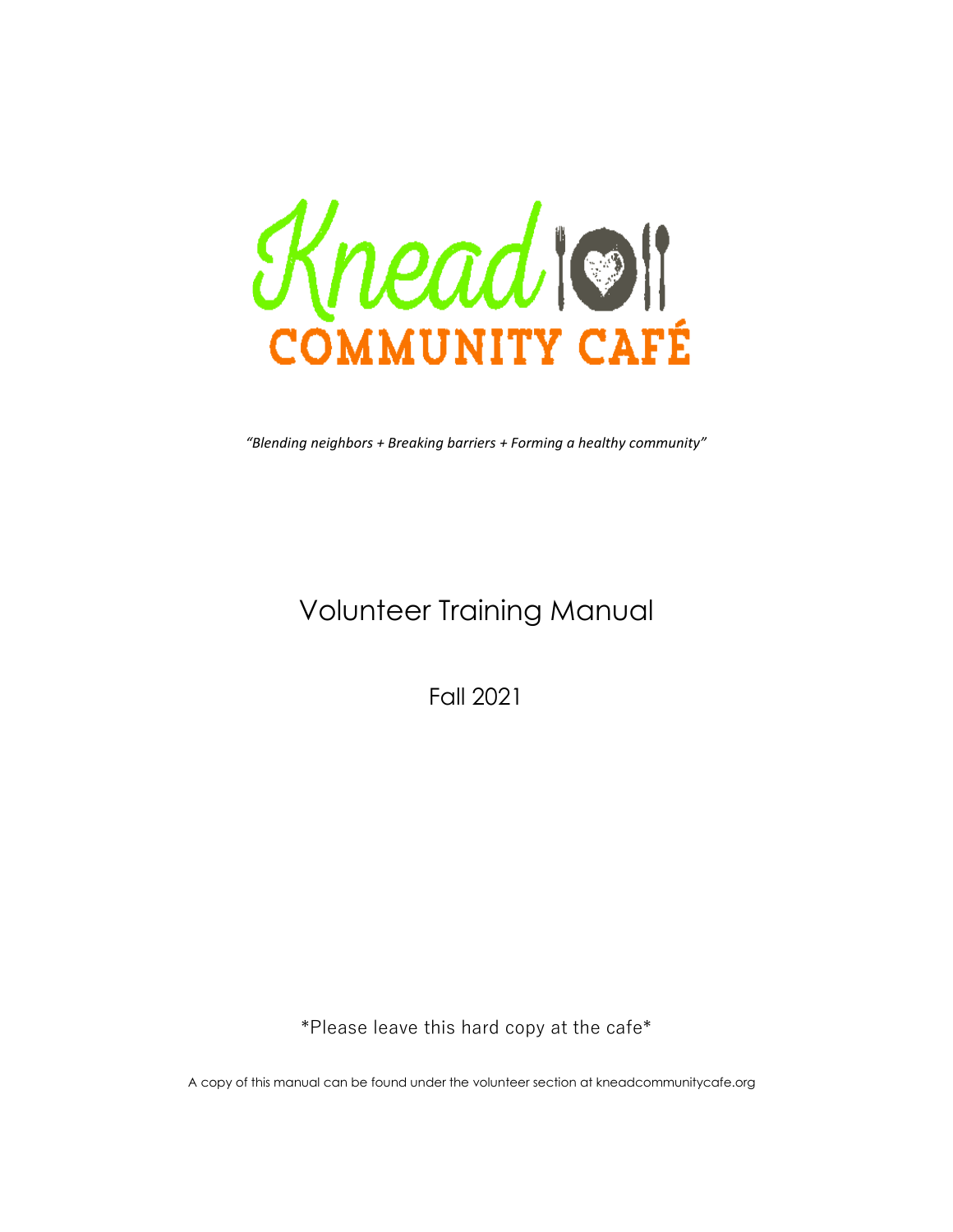Dear Volunteer,

Welcome to Knead Community Cafe! We are so happy that you are willing to join our team and offer your time in service to others.

Since there are few paid positions at the café, we are nothing without our valued volunteers who give generously of their time and talents - the heart behind our mission. Given the many opportunities to serve in the community, we appreciate and thank you for choosing to be a part of Knead CC.

Our goal is to provide a safe, friendly, enjoyable, and uplifting environment for you to serve. While assisting at the cafe, not only will you be a blessing to the lives you touch, but we hope your own life will be equally blessed by the good you are doing to make a difference in this community.

We love our volunteers and are humbled and privileged by the opportunity to welcome you into the Knead Community Café family and serve alongside you in this awesome mission.

With Deepest Gratitude,

Kevin & Mary Bode **Raula Langer** Paula Langer Carlo Cimino

Founders Café Manager Chef

**Contact Information** Knead Community Café 1011 Barnes Street New Kensington, PA 15068 878-847-7997 Email: [info@kneadcommunitycafe.org](mailto:info@kneadcommunitycafe.org)

> [www.kneadcommunitycafe.org](http://www.kneadcommunitycafe.org/) [www.kneadonlineorders.org](http://www.kneadonlineorders.org/)

<https://www.facebook.com/kneadcommunitycafe/> <https://www.instagram.com/kneadcommunitycafe/>

> **Hours of Operation** Tuesday – Friday 11am - 2pm Saturday 8am -1pm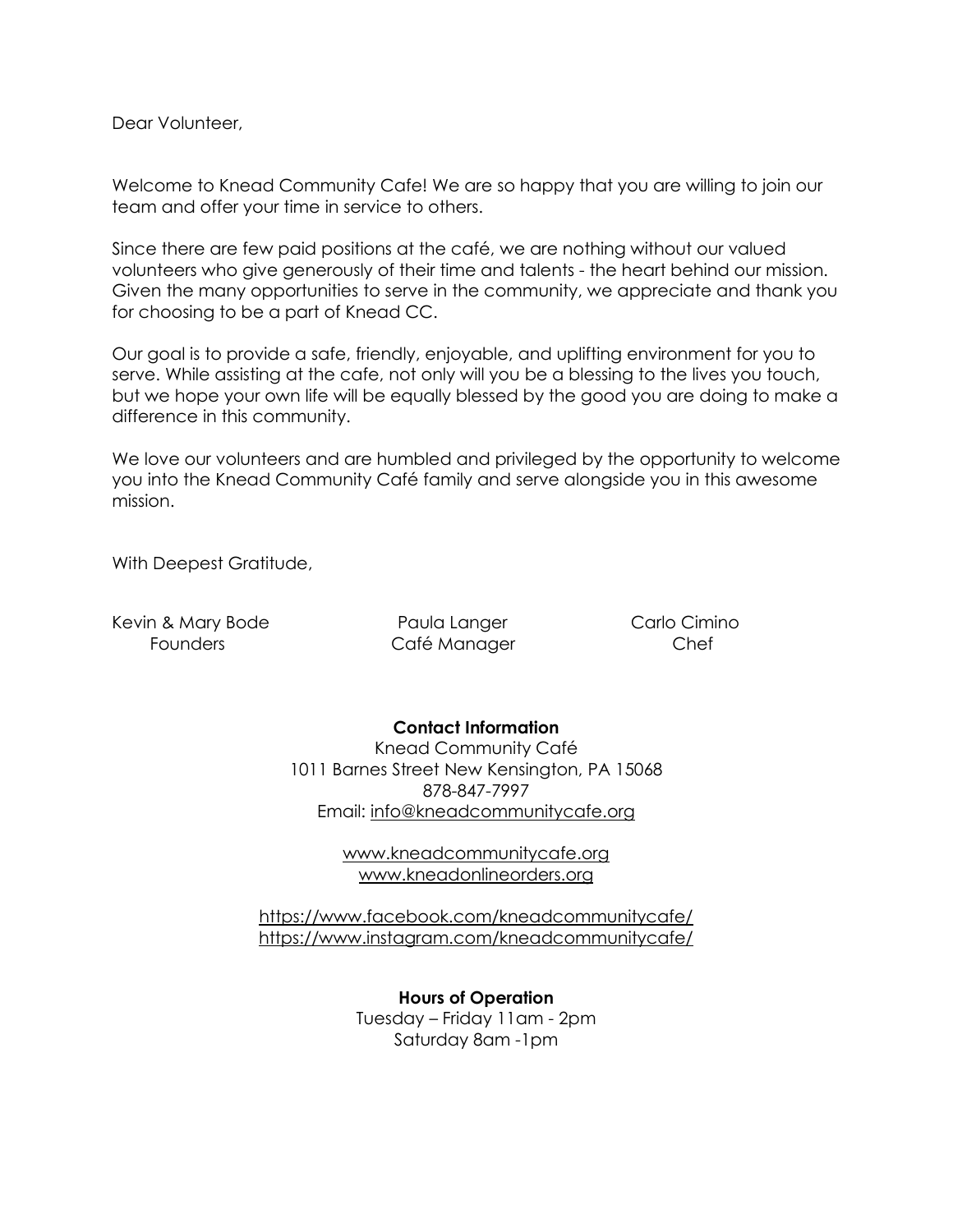**Our Mission:** Knead Community Café is a unique gathering place that nourishes the body and soul. Offering meals that are pay-what-you-can/pay-it-forward, we provide fresh, wholesome food that is seasoned with love, where all are welcome.

#### **Our Core Beliefs:**

#### 1. Social enterprise

We believe trust is an essential part of building community. Organizations whose social goals outweigh profits for shareholders builds trust.

#### 2. Guests determine what they can pay

We believe in providing a dignified dining experience. Healthy, prosperous communities support and celebrate every member regardless of means.

#### 3. Guests can choose

We believe choice is empowering and educational. Choice reduces food waste while promoting long-term food security.

#### 4. Everyone is welcome

We believe food has the power to bring people together. Sharing a meal builds healthy communities, and healthy communities make a better world.

#### 5. Space for community

We believe in a community led approach to food security. A strong community results in long-term success of the organization.

#### 6. Opportunity to volunteer

We believe in offering a hand up and not a handout. An engaged community with a healthy respect for food and its preparation is important.

#### 7. Excellent food

We believe everyone should have access to healthy and nutritious food. Strong local partnerships result in stronger communities.

**Our Values:** Knead Community Café exists to provide a safe, non-judgmental, and welcoming space for all who dine with us. Much like the spices we season with at the café, our patrons are comprised of a wonderful blend of diverse cultures, lifestyles, and backgrounds. It is our expectation that our staff and volunteers will be friendly, openminded, and empathetic while volunteering at the café and to represent our mission in the best light possible. Please practice the *Golden Rule* by treating others (staff, fellow volunteers, and customers) the way you would like to be treated. If in doubt of how to manage any situations or conflicts that may arise, our staff will be happy to assist you so that both our valued volunteers and customers have the best experience at the café.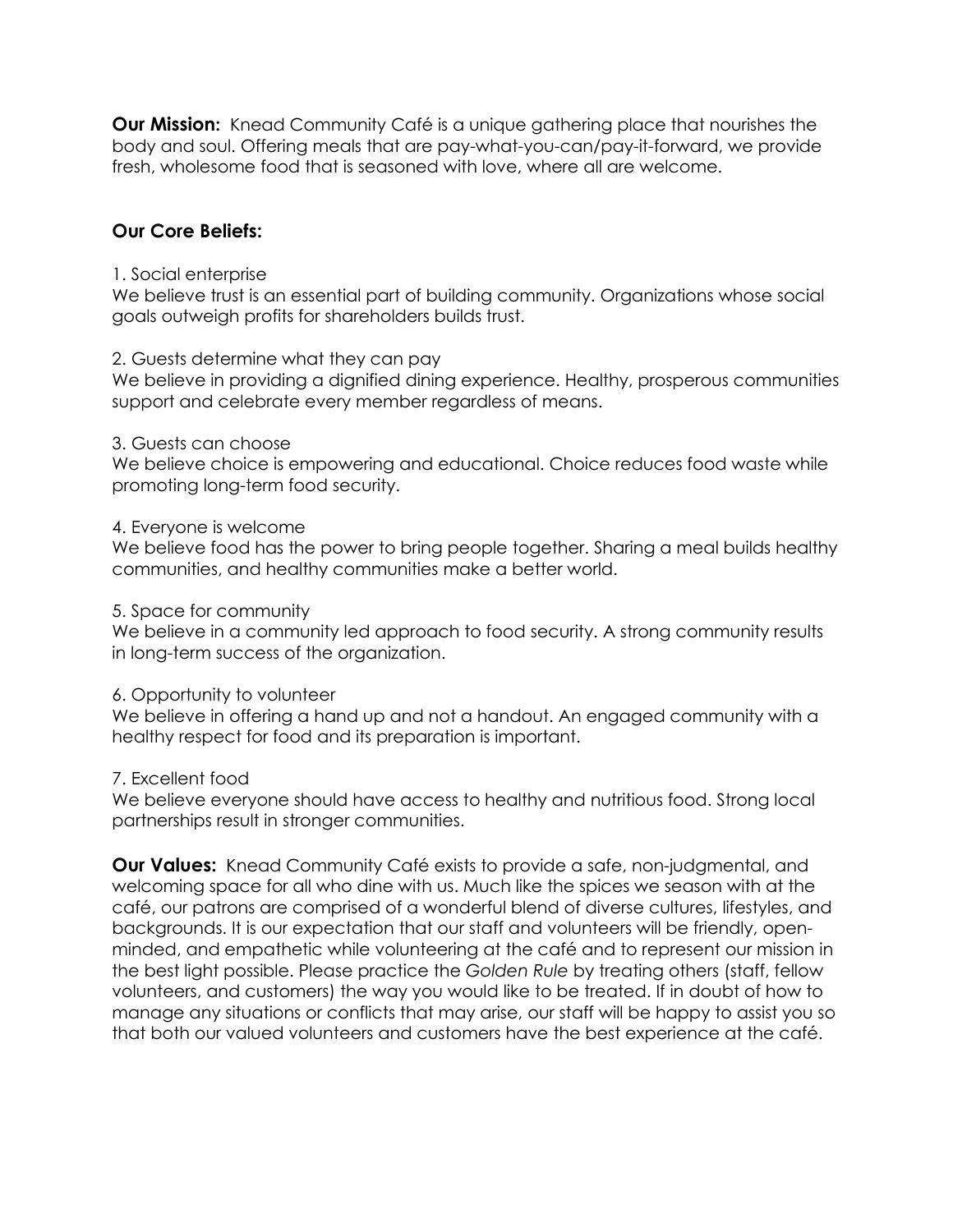## **BEFORE WORKING AT KNEAD COMMUNITY CAFE, ALL VOLUNTEERS MUST FIRST READ OUR VOLUNTEER MANUAL, AND COMPLETE AND SIGN BOTH THE VOLUNTEER APPLICATION FORM AND LIABILITY WAIVER FORM.**

## **Introduction**

#### **Volunteers include those who assist:**

- in exchange for a meal
- for class/school related credit
- for court/judiciary appointed community service
- to donate their time in support of our mission and community

There is no distinction between volunteers except that the regular "shift" volunteers will have signed up to work at the Cafe in advance.

**To sign-up in advance for a shift, use the SignUP.com link that was sent in your first invitation. You will receive email reminders and occasional group messages from the café from this site.** 

If you are scheduled for a shift and can no longer make it, please cancel your slot or let us know **as soon as possible** so we can find a replacement helper. **If it is your first time volunteering with us, please arrive 20 minutes prior** so you can receive a short orientation.

If you do not have access to a computer, you may call or stop by the café to schedule an available shift and fill out the necessary paperwork in advance of volunteering. Please see the manager or shift supervisor at the counter.

If you are not available during regular service hours, there will be occasional opportunities to assist with other events (usually scheduled on weekends/evenings) or let us know what skills and abilities you would be willing to share as needed i.e. (maintaining our grounds, café, and equipment, etc.).

**Groups**: We welcome groups of volunteers, however we ask that you contact us directly to schedule a date as we cannot accommodate large numbers (no more than 6-8) at one time. We may also be able to schedule your group to assist with special events and service work days as they arise.

**Minors**: Children 14 years of age can serve but must be strictly supervised by an accompanying parent/guardian at all times. A minor release consent form must be completed. It is up to the staff's discretion to determine if the child is able to carry out the assigned tasks and, if necessary, adjust the amount of time one may volunteer at the cafe with children. When signing up with a minor on the shift calendar, please reserve only one spot that will be shared by both you and the minor.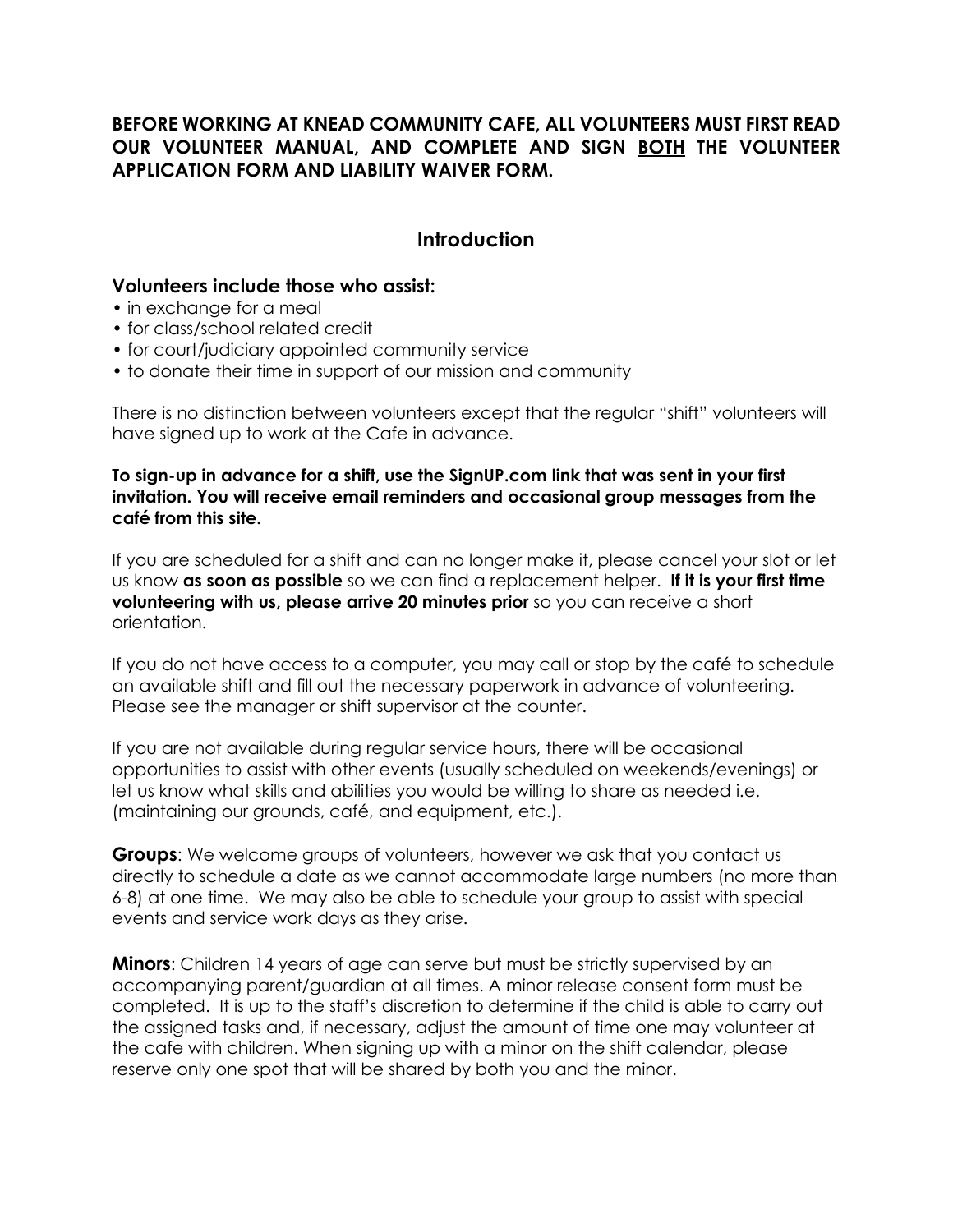**Meal Exchange Policy:** In order to sustain the mission of Knead CC, we have established a Meal Exchange Policy that provides guidelines for volunteers.

#### **Our meal exchange guidelines are as follows:**

- **Those who cannot pay** are asked to volunteer at the restaurant for up to one hour in exchange for a meal valued up to \$12.
- **Those working for class credit or court/judiciary community service are not** eligible for a shift meal. However, if you cannot make a monetary contribution for your meal, you may work an additional hour which will not count toward your class credit or court/judiciary community service in exchange for a meal*.* Feel free to discuss options with Café staff.
- **Those donating their time** at your own choosing, if you are willing and able to make a *monetary donation* towards your meal to cover the cost of food, we are most grateful. This helps us to continue providing meals to those volunteers and patrons who may not be able to afford to pay.

## **General Information**

**Tips:** As a nonprofit restaurant with a mission of feeding all, we don't accept personal tips at Knead Community Café. If you are offered a tip, please direct the patron to our gratitude box at exit or the main bread box at the cash register as they leave the café.

**Cell Phone Usage:** Please refrain from texting or checking your cell phone while serving in the dining room area to offer our patrons the best dining experience free of distractions. If you are awaiting an important call, please put your phone on vibrate and walk off the floor to the volunteer room or another quiet area before answering.

**Parking:** Please use the public lot across the café on Barnes Street as we would like to make as many parking spaces available on the street for our customers with limited mobility.

## **Health and Safety**

**If you are not feeling well before your shift, we urge you to stay home to recover and to volunteer with us another time. Please contact us as soon as possible to cancel your shift. If you begin to feel unwell during your shift, please let a supervisor know so that you can be relieved.**

Remember to stay hydrated throughout your shift and help yourself to any of the beverages we have available but please drink in the designated areas of café. Don't continue performing a task if it is causing you any sort of distress. We want all volunteers to feel comfortable with their tasks. If you begin a task and need to switch later on, please let a supervisor know and we will accommodate you as best we can.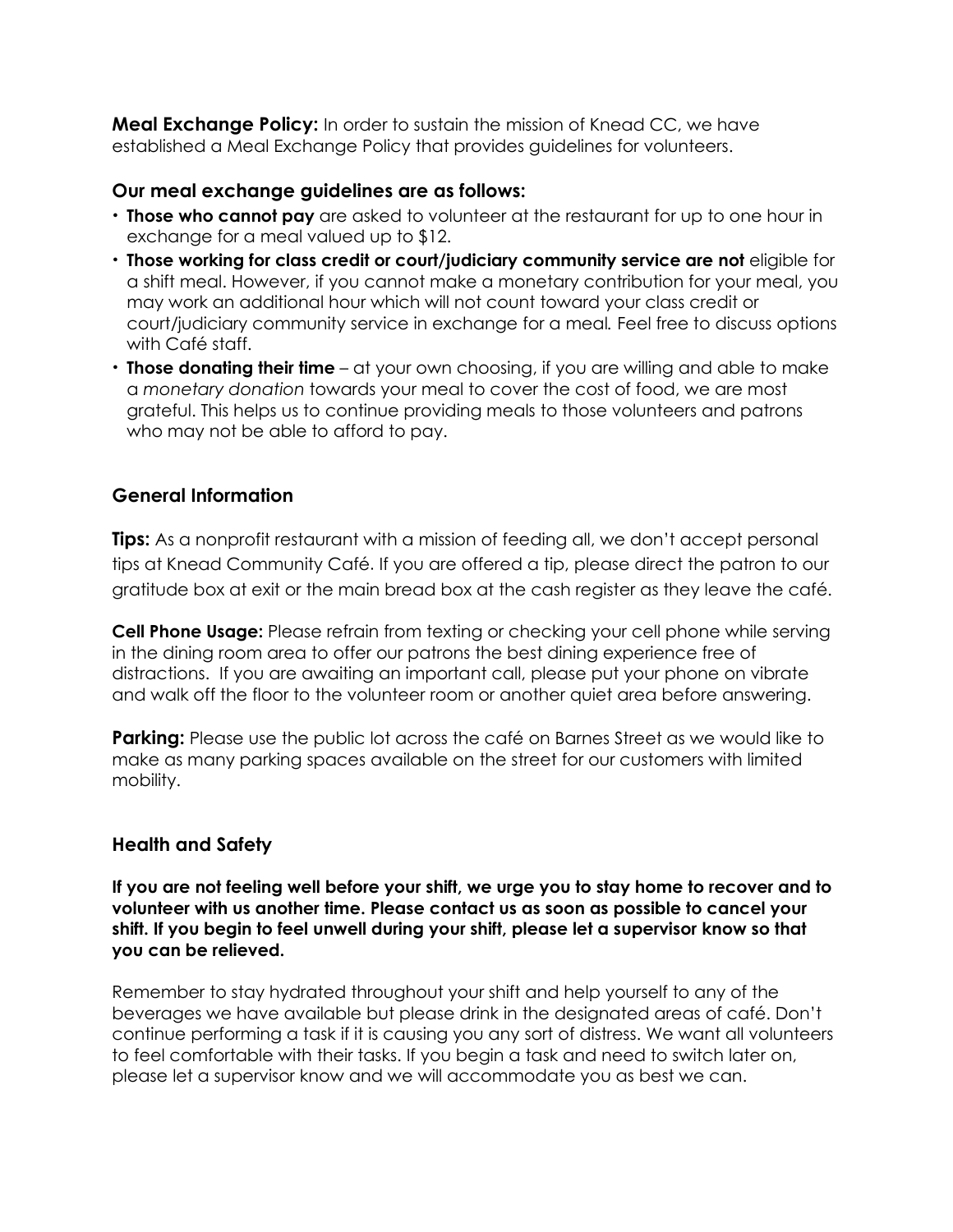**Valuables:** Please leave valuables at home if possible. There will be a designated secured location for personal belongings to be stored during your shift, but Knead Community Café is not liable for any missing or damaged items.

#### **Volunteer Positions**

When volunteering at KCC, you may be assigned to a variety of jobs. While we will try to honor your preference, please understand that we might have to ask you to work in another position to best serve the community café. All positions are essential to helping us accomplish our mission. Some positions consist of a combination of several roles.

- 1. **Busser** Bus tables. Take dishes to bussing bins/dishwashing station
- 2. **Dishwasher** Wash and dry dishes. Restock dishes in appropriate areas.
- 3. **Front of House** Wrap silverware. Clean/stock beverage station. Clear trash/wipe down tables.
- 4. **Cleaning** Sweep/mop floors. Clean bathrooms. Trash removal. Wash windows/doors.
- 5. **Greeter/Hostess** Welcome guests and explain the mission, menu and how to order, and help them find a table.
- 6. **Server** Serves food and other items to customers and ensures that they have everything they need.
- 7. **Other Projects** such as- gardening, fundraising, indoor and outdoor custodial/maintenance, administrative tasks, , inventory, etc.
- 8. **Cashier/Point of Accountability** Accepts and keeps record of payment/donations from patrons.
- 9. **Daily Set Up Crew** Prepare the café by completing daily opening tasks.
- 10. **Daily Break Down Crew** Clean and complete daily closing tasks.
- 11. **Kitchen Prep Crew** Helps prepare ingredients for menu items.
- 12. **Gratitude Host** Checks in with and thanks patrons leaving the café. Asks for feedback on their café experience. Records and submits responses to manager.
- 13. **Cafe Buddy** In the event that we have more people asking to volunteer for a meal voucher that day, we may ask you to sit down with someone who may be dining by themselves or at the farm table and enjoy a cup of coffee or take your meal break until we can plug you back into the shift. Given our mission that all will be fed with dignity, we ask that you please help us accommodate those who may be in need of a meal and want to volunteer.

Although we will try to accommodate your preferred job assignments, when the café is short staffed or exceptionally busy, you may be asked to pitch in where needed. **Flexibility is the key** in any food service operation! If you are unable to perform a task because of any physical limitation, please let us know at once so that we can accommodate your needs.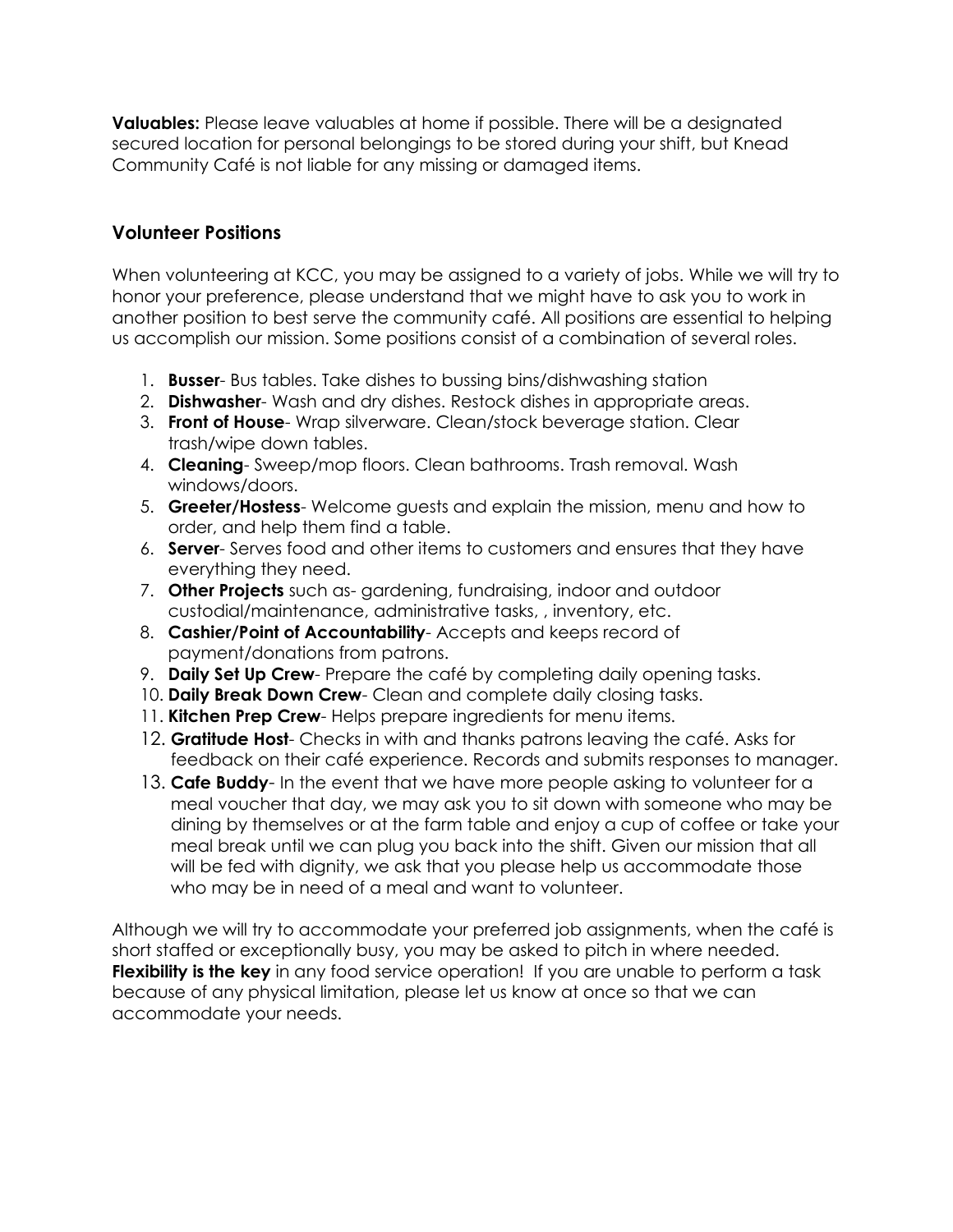# **DRESS CODE POLICY**

In order to create a safe, sanitary, and professional work atmosphere, KCC asks that you please follow these guidelines when coming to volunteer:

- Modest style of dress that is comfortable to work in is requested
- NO Excessively short, tight, revealing clothing or "short" shorts
- NO Clothing with offensive language or displays of alcohol, tobacco, etc.
- NO Exposed midriff or undergarments
- NO Excessively stained, ripped, or tattered clothes
- As per health code requirements, closed-toe shoes ONLY (no sandals/flip-flops). A comfortable shoe is recommended
- Minimal jewelry (for cooking purposes, safety, and risk of losing)
- Please avoid using perfume/cologne
- Long hair must be tied back (Hats, head scarves, or hairnet may be needed depending on your position)

Aprons and gloves WILL be provided for you during your shift.

## **Other reminders:**

- No cell phone use or texting while working. Note: hands must be thoroughly washed after touching phone
- Wash hands frequently
- No eating or drinking on the cafe floor unless seated at a table on a break
- Avoid touching face and hair
- Change gloves frequently or when switching between activities.
- Volunteers may not use or be under the influence of any drugs or alcohol during their volunteer shift. Failure to comply will be grounds for termination of volunteering with us.

# **HEALTH CODE REQUIREMENTS AND FOOD SAFETY GUIDELINES**

- Cloths used for cleaning spills should not be used for anything else and changed frequently.
- Wear clean and appropriate clothing and follow dress code.
- Maintain personal cleanliness and hygiene habits.
- Wear a bandage over wounds and a glove over the bandage.
- Remove rings (except plain bands), bracelets, watches, or other hand/wrist accessories for safety.
- Use proper hair restraints: long hair in a ponytail or bun, wear baseball hat, hairnet, or scarf/bandana.
- Use of tobacco products inside the Café is strictly prohibited.
- Avoid unsanitary actions, such as chewing gum, or blowing nose while around food or food-contact surfaces.
- Keep fingernails groomed.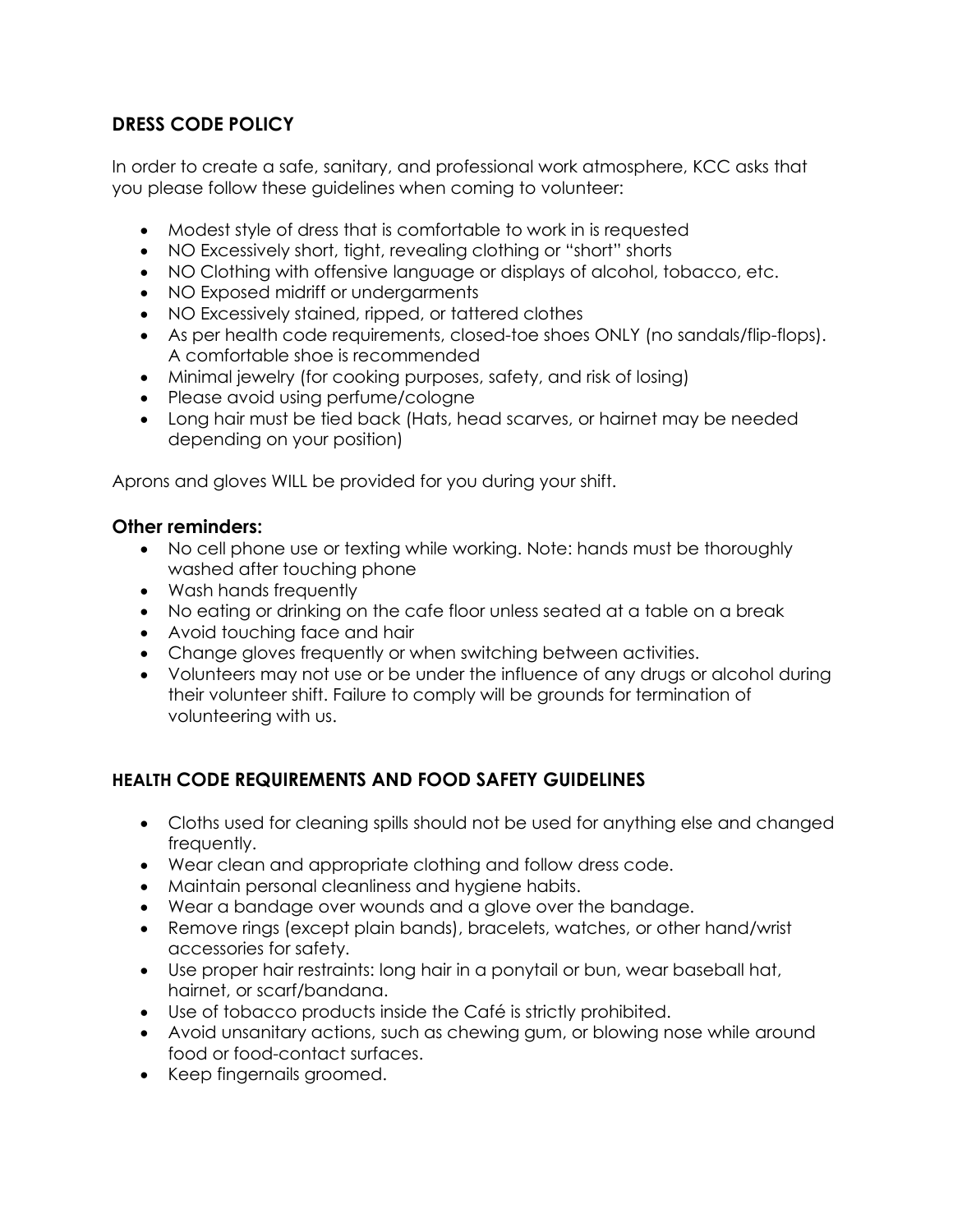• Remove apron and hang on designated hook outside of bathroom door before entering restroom.

**When to Change Gloves:** (May change based on current CDC guidelines)

- As soon as gloves become soiled or torn.
- When possible cross contamination occurs, i.e.: touching face, nose, dirty items
- Before beginning a different task.
- After handling raw meat, poultry or seafood.
- Before handling Ready-to-Eat foods.

#### **Wash Hands After:**

- Using the restroom.
- Handling raw meat (before and after).
- Taking out the garbage, cleaning/or bussing tables.
- Touching the hair, face or body.
- Sneezing, coughing or using a tissue, eating, drinking, smoke break, or chewing gum.
- Handling disinfectant, cleaning products, or chemicals.

## **Safety/Security:**

- Volunteers are encouraged to leave personal belongings at home or in their car if possible to prevent the occurrence of theft.
- Fire extinguishers are located in the kitchen, conference room, at front exit and in the dry goods storage room if needed for fire safety.
- First aid kits are located in mid hallway outside of the kitchen and at beverage station.
- Wipe up spills immediately and place yellow caution sign near wet area.
- Wear closed toe shoes with non-slip soles to protect feet and prevent falls.
- Report accidents and defective equipment or tools to Manager.
- Use caution when picking up hot items or lifting heavy items, and alert others nearby when carrying anything hot. Use hand carts when necessary.
- Use caution when handling knives or other café equipment.
- Be especially careful while walking to and from ramp leading to kitchen.
- If you ever feel uncomfortable with an assigned task, please notify Manager.

# **VOLUNTEER HEALTH POLICY**

Report if you or someone in your household has symptoms of illness and/or confirmation of one of the following illnesses:

I agree to report to the Manager before volunteering when I have:

- 1. Diarrhea
- 2. Vomiting
- 3. Jaundice (yellowing of the skin and/or eyes)
- 4. Fever or sore throat with a fever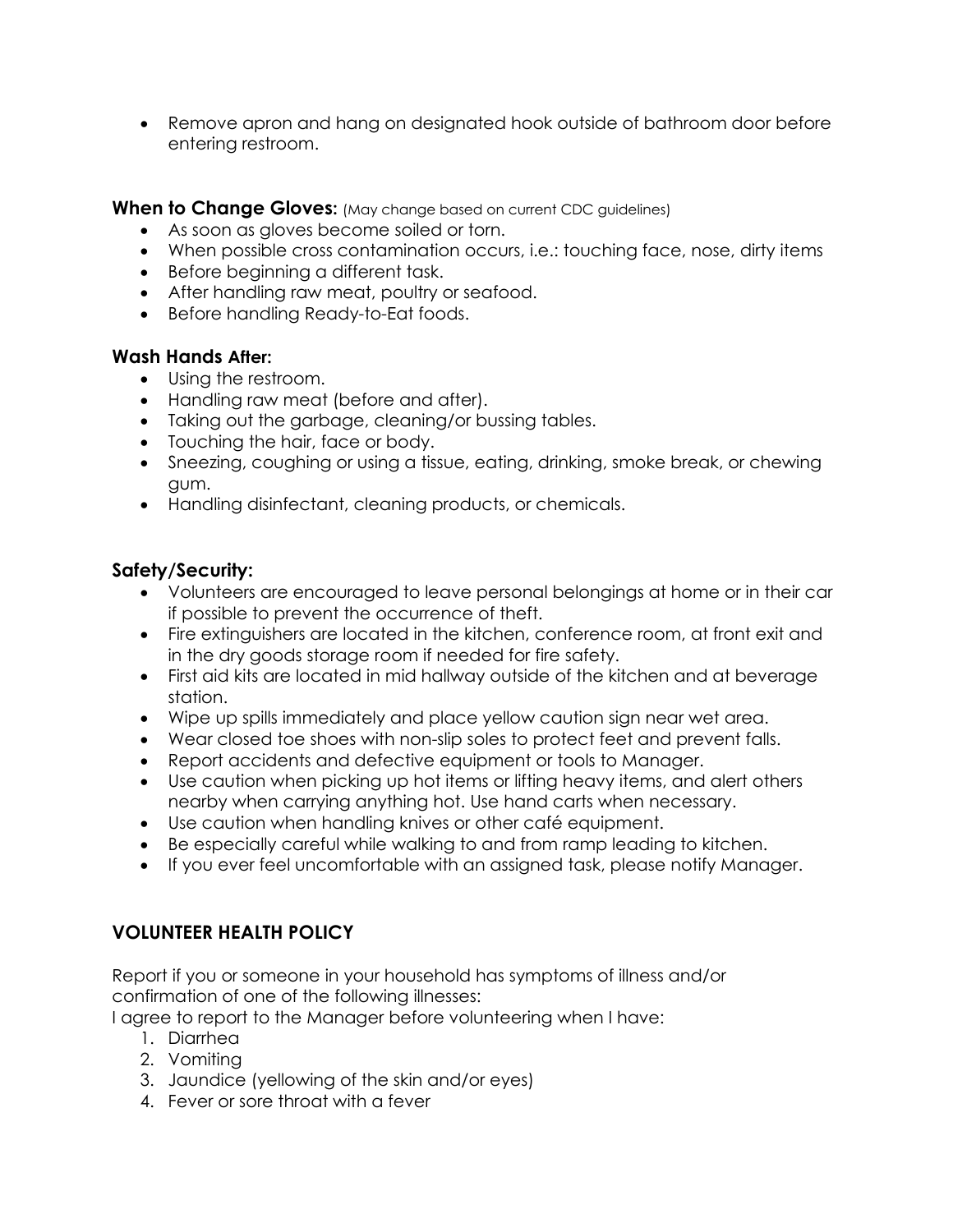- 5. Infected cuts, wounds, or lesions containing pus on the hand, wrist, or exposed body part which may come into contact with food or food contact surfaces
- 6. Chills/Sweats
- 7. Body Aches or Dizziness
- 8. Head Aches
- 9. Persistent sneezing, coughing or a runny nose that causes discharges from your eyes, nose or mouth
- 10. COVID-19 virus and any other communicable or airborne illnesses\*
- 11. Recent known exposure to COVID-19\*

\*Knead Community Café will be following the most up to date COVID-19 guidelines as recommended by state and local governances and will expect all volunteers and visitors to comply. Guidelines may include but are not limited to: sanitizing, masking, capacity requirements, as well as quarantine and testing requirements for known COVID-19 cases and exposures.

## **Reporting Diagnosed Illnesses:**

I agree to report to the Manager before volunteering when I have any of the following:

- 
- 1. Campylobacter 7. Hepatitis A Virus
- 2. Cryptosporidium 8. Norovirus or Coronavirus

Escherichia Coli.

- 
- 3. Cyclospora 9. Salmonella spp. 4. Entamoeba Histolytica 10. Salmonella Typhi
- 5. Giardia 11. Vibrio Cholerae
- 
- 6. Enterohemorrhagic or 12. Yersinia
	- Shiga Toxin-Producing 13. Shigella
- **Any volunteer diagnosed with any of the following illnesses must:**
- 1. Report it to the manager before volunteering in person
- 2. **Be excluded from working around food or ware washing.**
- 3. Contact the PA Dept. of Health in your county.

4. **Not report back to work** as a volunteer until the volunteer is no longer infective and/or a possible carrier.

**Restrictions**: If you have any of the symptoms or illnesses listed above, you may be restricted from volunteering at Knead Community Café until you are cleared by a physician.

## **Cultural Awareness**

Culture is a shared system of meanings, values, beliefs, and behaviors through which experience is interpreted and carried out.

At Knead Community Café, we recognize the variety of cultural backgrounds from our volunteers and our customers, and we are committed to creating an environment where all feel welcomed and loved.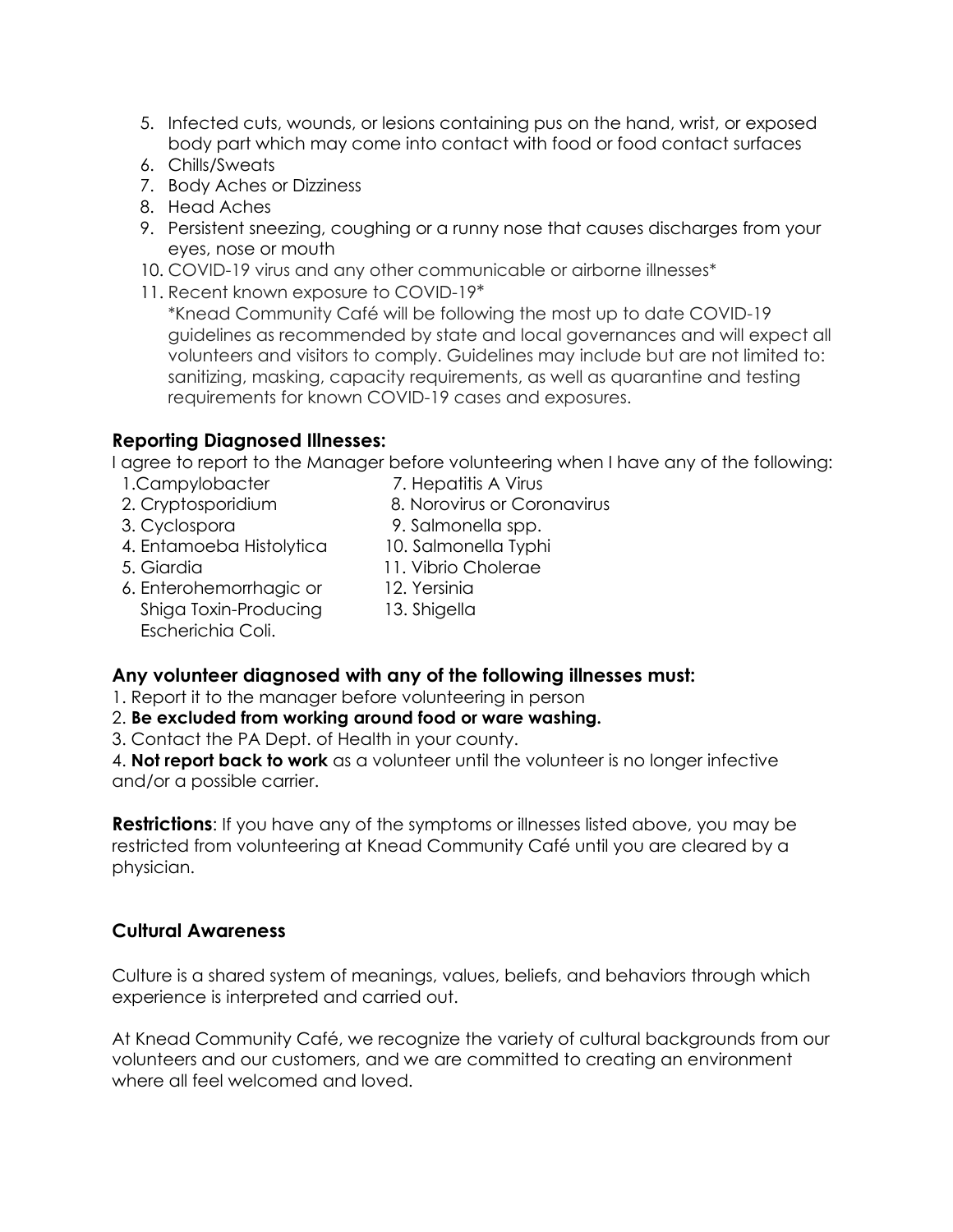We ask that you:

- Respect others and their opinions
- Value everyone and their uniqueness
- Embrace different thought
- Do the right thing and treat everyone with kindness

Our hope is that the café will be a place that promotes a sense of goodwill among neighbors, where strangers become friends, and that good things may happen when centered around the table.

We thank you for your interest in volunteering with Knead Community Café and we look forward to welcoming you to the KCC family.

```
 ~~~~~~~~~~~~~~~~~~~~~~~~~~~~~~~~~~~~~~~~~~~~~~~~~~
```
**NOTE:** To complete your volunteer registration, please ensure that you have read this manual thoroughly. You may request a copy of this manual to retain for your records if desired. Please note that you may refer to it at anytime online at our website.

Complete the **Volunteer Agreement Form and Liability Release Form** and return them to the Café supervisor. Please make sure that your email address is legible so that we can invite you to the online calendar system.

## **CODE OF ETHICS**

Knead Community Cafe is committed to the highest ethical standards. Based on the unique trust placed in KCC to serve the public good, we have a special obligation to act ethically. The success of Knead Community Cafe and our reputation depends upon the ethical conduct of everyone affiliated with us. The Board of Directors, Staff, and Volunteers set an example for each other by pursuit of excellence in high standards of performance, professionalism, and ethical conduct.

While no document can anticipate all of the challenges that may arise, the Code of Ethics communicates key guidelines and will assist the Knead Community Cafe Board of Directors, Staff, and Volunteers in making good decisions that are ethical and in accordance with applicable legal requirements We encourage you to discuss with our management any questions or concerns you may have.

#### **1. PERSONAL AND PROFESSIONAL INTEGRITY**

A personal commitment to integrity in all circumstances benefits each individual as well as the organization. We therefore:

- Strive to meet the highest standards of performance, quality, service, and achievement in working towards the Knead Community Cafe mission.
- Communicate honestly and openly, and avoid misrepresentation.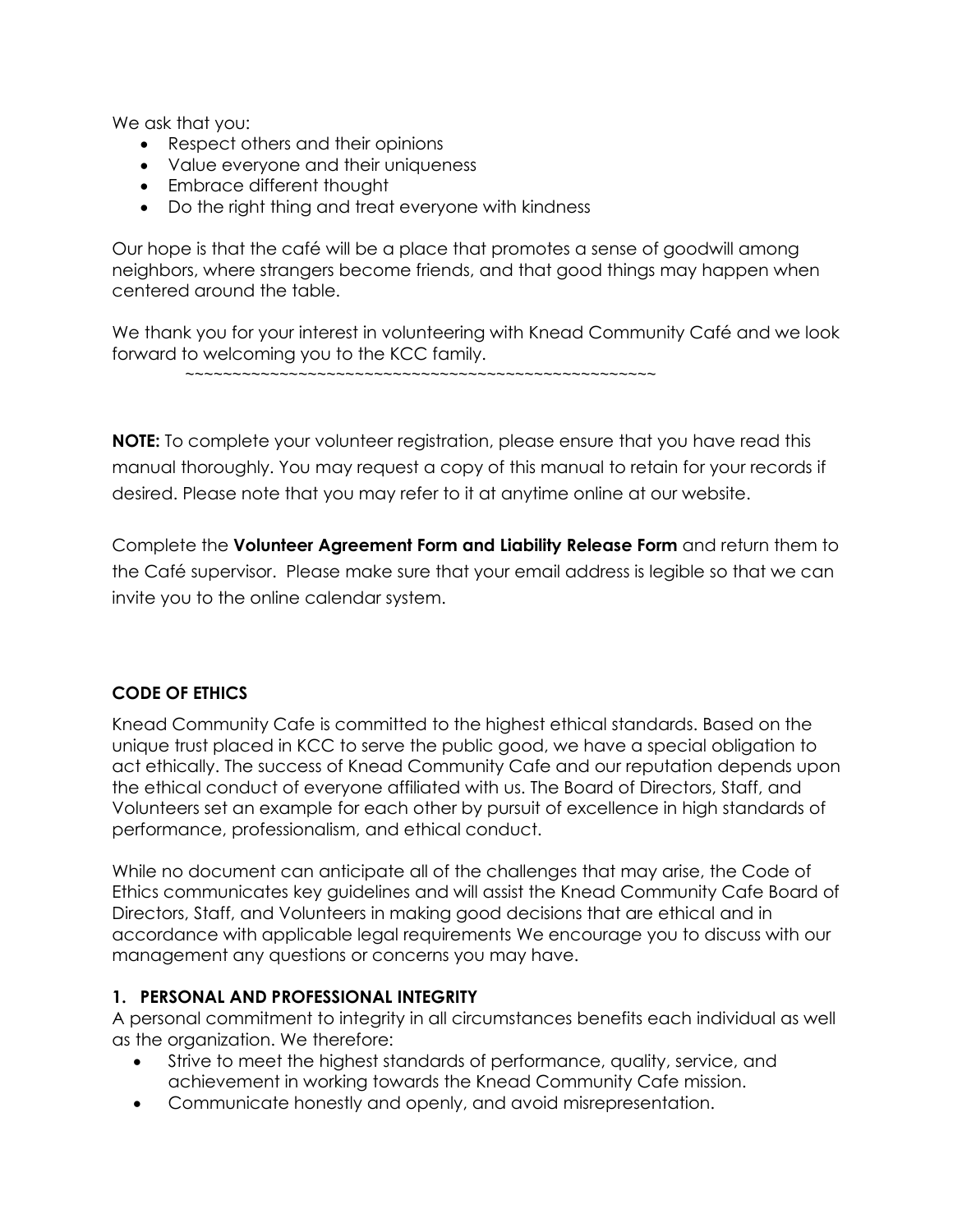- Promote a working environment where honesty, open communication, and opinions are valued.
- Exhibit respect and fairness toward all those with whom we come into contact.

# **2. ACCOUNTABILITY**

Knead Community Cafe is responsible to its supporters, customers, and others who have placed faith in our ministry. To uphold this trust, we are committed to:

- Promote good stewardship of Knead Community Cafe resources, including contributions that are used to pay operating expenses and salaries.
- Refrain from using organizational resources for personal gain or purposes.
- Observe and comply with all laws and regulations affecting Knead Community Cafe.

# **3. SOLICITATIONS AND VOLUNTARY GIVING**

The most responsive contributors are those who have the opportunity to become informed and involved. We therefore:

- Promote voluntary giving in dealing with supporters and vendors.
- Refrain from any use of coercion in fundraising activities.

# **4. DIVERSITY AND EQUAL OPPORTUNITY**

Knead Community Cafe is an equal opportunity employer and is committed to the principle of diversity. We therefore:

- Value and embrace diversity in all aspects of Knead Community Cafe activities and respect others without regard to race, color, religion, creed, age, sex, national origin, marital status, sexual orientation, or status as of a qualified disabled or handicapped individual.
- Support affirmative action and equal employment opportunity programs throughout Knead Community Cafe.
- Refuse to engage in or tolerate in any other form of discrimination or harassment.

# **5. CONFLICTS OF INTEREST**

To avoid any conflict of interest or the appearance of a conflict of interest, which could tarnish the reputation of Knead Community Cafe as well as undermine the public's trust in Knead Community Cafe, the Board of Directors, Staff, and Volunteers will:

- Avoid any activity or outside interest which conflicts or appears to conflict with the best interest of Knead Community Cafe, including involvement with a current or potential Knead Community Cafe vendor, grantee, or competing organization, unless disclosed to the Executive Director and not deemed to be inappropriate.
- Ensure that outside employment and other activities do not adversely affect the performance of their Knead Community Cafe duties and or achievement of Knead Community Cafe's mission.
- Ensure that travel, entertainment, and related expenses are incurred on a basis consistent with the mission of Knead Community Cafe and not for personal gain or interest.
- Decline any gift, gratuity, or favor in the performance of Knead Community Cafe duties except for promotional items of nominal value, and any food,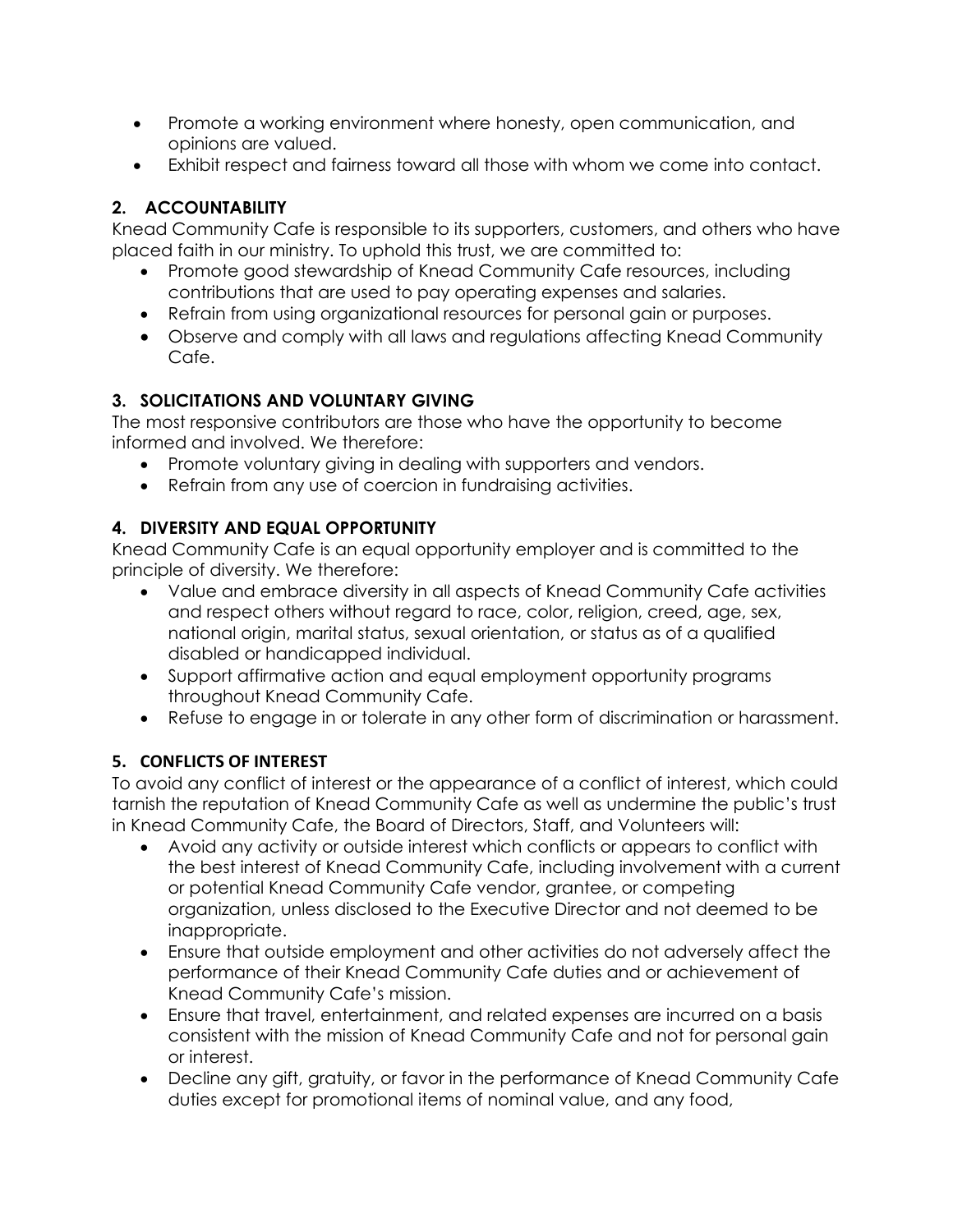transportation, lodging, or entertainment, unless directly related to Knead Community Cafe business and with prior disclosure to the Founders. Refrain from influencing the selection of consultants or vendors who are relatives or personal friends or affiliated with, employ, or employed by a person with whom they have a relationship that adversely affects the appearance of impartiality.

#### **6. KNEAD COMMUNITY CAFE VOLUNTEERS/STAFF**

Knead Community Cafe volunteers/staff should not:

- Knowingly take any action or make any statement intended to influence the conduct of Knead Community Cafe in such a way to confer any financial benefit on themselves, their immediate family members, or any organization in which they or their immediate family members have a significant interest as stakeholders, directors, or officers.
- Disclose all known conflicts or potential conflicts of interest in any matter before the Board of Directors, if they are Board Members, or any committee upon which they serve and withdraw from the meeting room during any discussion, review, and voting in connection with such matter.

Members of the Board shall annually file with the Knead Community Cafe staff a disclosure of all known potential conflicts of interest

## **7. CONFIDENTIALITY, PRIVACY, AND SOCIAL MEDIA**

Confidentiality is a hallmark of professionalism. We therefore:

- Ensure that all information, which is confidential, privileged, or nonpublic, is not disclosed inappropriately.
- Respect the privacy rights of all individuals in the performance of their Knead Community Cafe duties.
- Use social medial to promote goodwill, community relations and our mission. Understand that an individual's personal posts may still be associated with Knead Community Cafe. Individuals who use social media, sites, forums and/or create personal blogs should provide a clear disclaimer that the views expressed are the author's alone and do not represent Knead Community Cafe.
- Social medial activities should not interfere with Knead Community Cafe work or volunteer commitments. Comments, posts or actions captured via digital or film images can affect the image of Knead Community Cafe.
- Social media posts should not include photographs or identifying information of individuals who have not given consent. Taking photos of minors is prohibited unless granted consent by a parent or legal guardian.
- Individuals who publish personal information about themselves, another employee or someone we serve **should not:**
	- o impair the work of any employee;
	- o disrupt the smooth and orderly flow of work;
	- o directly or indirectly disclose market strategies, business trade secrets or the financial status of the organization;
	- o create a harassing, demeaning or hostile working environment;
	- o disrupt the smooth and orderly flow or delivery of services;